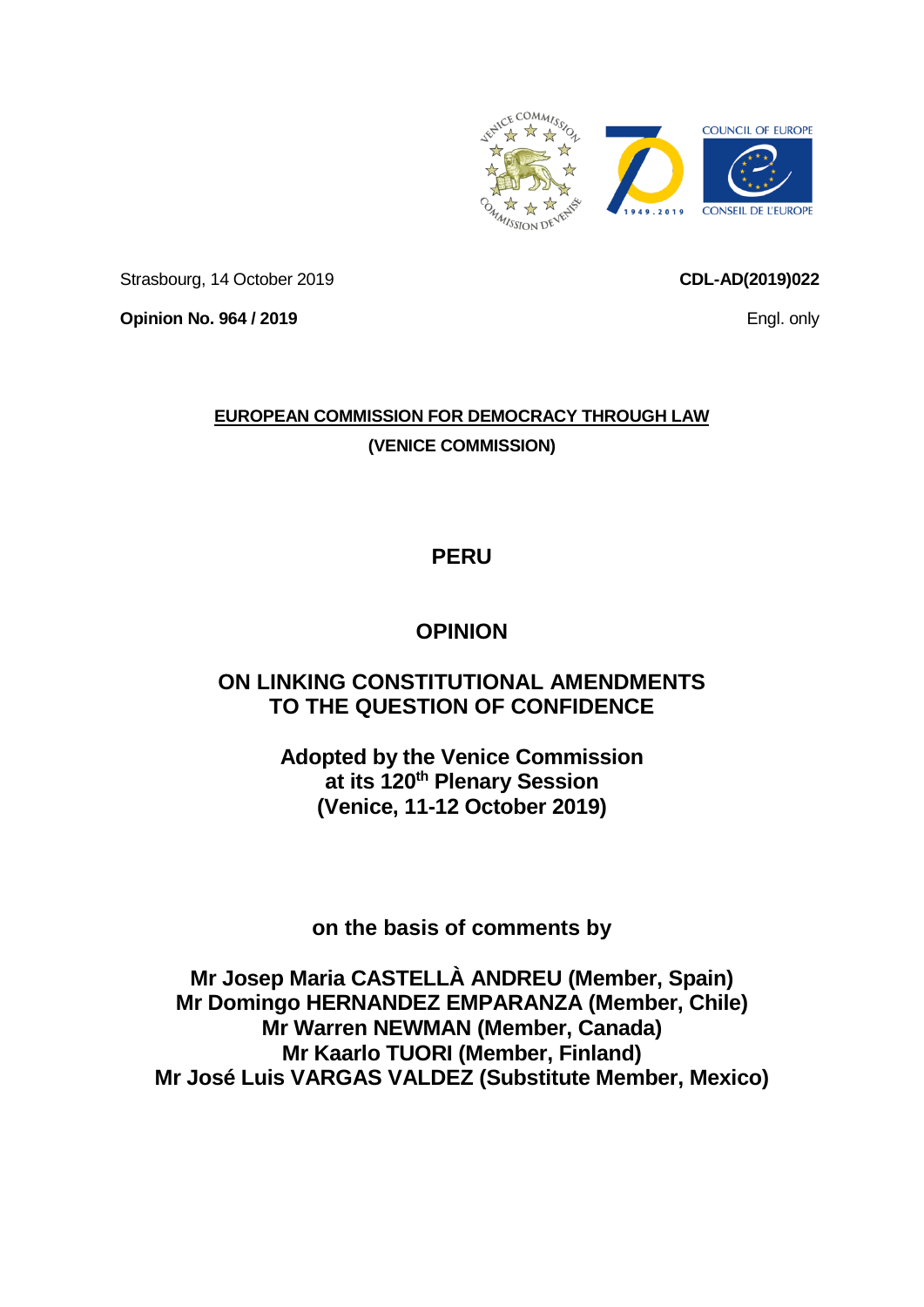### **A Table of Contents**

| II. Constitutional structure and procedure for constitutional amendments 3                    |
|-----------------------------------------------------------------------------------------------|
|                                                                                               |
| IV. Constitutionality of linking the vote of no-confidence to constitutional amendments under |
| the Peruvian Constitution due to the possibility of then dissolving Congress                  |
| V. Elements from the doctrine of the Venice Commission with respect to this issue  10         |
|                                                                                               |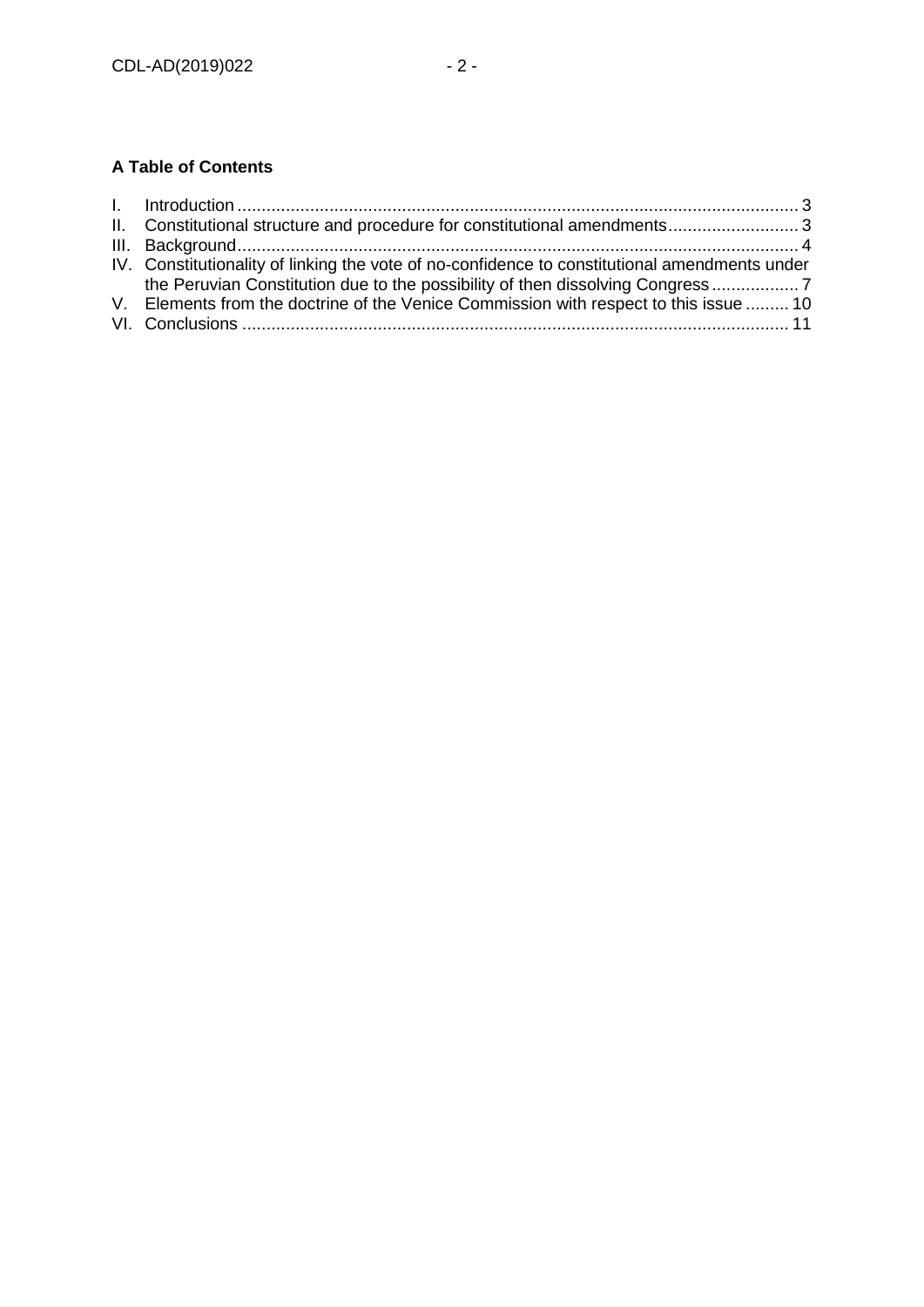### <span id="page-2-0"></span>**I. Introduction**

1. By a letter of 16 August 2019, Mr Pedro Oleachea Álvarez-Calderón, Speaker of the Congress of the Republic of Peru requested an opinion of the Venice Commission on the issue of linking constitutional reform to a question of confidence. The authorities expressed their wish to receive the opinion of the Commission in October 2019.

2. The request by the Speaker referred to a letter sent by Ms Rosa Maria Bartra Barriga, Chair of the Committee on Constitution and on Rules of Procedure of the Congress on 24 June 2019, informing the Venice Commission about the conflict between the President and his government on one side and the majority in the Congress on the other.

3. On 31 July 2019, the President of the Republic<sup>1</sup> and the President of the Cabinet (*Consejo de Ministros*) sent to the Congress an "urgent" proposal of constitutional amendment to move up the next general congressional and presidential elections from 2021 to 2020 and to forbid anyone who has held the presidential office to run for immediate re-election. The proposal was sent to the Congress and, if approved, would be submitted to a national referendum.

4. The present opinion was prepared on the basis of comments by Messrs Castellà Andreu, Hernández Emparanza, Newman, Tuori and Vargas Valdez. The rapporteurs worked on the texts in Spanish provided by the authorities of Peru. For the purpose of facilitating exchanges with the Venice Commission the Congress made available the English translation of the draft amendments (see CDL-REF (2019)025). The English translation of the Constitution of Peru is available on the web-page of the Congress (see also CDL-REF (2019) 026). These translations may not always accurately reflect the original texts of the amendments and the Constitution.

5. On 23-24 September 2019, a delegation of the Venice Commission composed of Messrs Josep Maria Castellà Andreu, Domingo Hernández Emparanza, José-Luis Vargas Valdez, Thomas Markert, Serguei Kouznetsov and Alberto Guevara Castro travelled to Lima to meet with the President of the Congress, the Bureau of the Congress and the President of the Committee of the Constitution, different political groups in the Congress, the President of the Cabinet, the Vice-President of Peru, the Minister of Justice, Deputy Minister of Foreign Affairs, the Constitutional Court, the Ombudsman and a group of national experts in the field of constitutional law. The delegation also attended a special meeting of the Committee of the Constitution. The Venice Commission wishes to thank them for the constructive meetings and for the organisation of the visit.

6. The present final opinion was discussed at the joint meeting of the Sub-Commissions on Democratic Institutions and on Latin America (Venice, 10 October 2019) and was subsequently adopted by the Venice Commission at its 120<sup>th</sup> plenary session (Venice, 11-12 October 2019).

### <span id="page-2-1"></span>**II. Constitutional structure and procedure for constitutional amendments**

7. Peru is a presidential republic with important elements of parliamentary control of the government. The Constitution establishes a rather intricate system of checks and balances between the executive and the legislative powers. The executive branch includes a Cabinet with its own President. The President of the Republic appoints and dismisses the President of Cabinet, as well as other ministers (Art. 122 of the Constitution). However, the Cabinet and individual ministers must also enjoy the confidence of the Congress. The Congress makes

<sup>-</sup><sup>1</sup> Martín Alberto Vizcarra Cornejo, former Vice-president, took office as the President of the Republic of Peru on 23 March 2018, after the resignation of Pedro Pablo Kuczynski, who was originally elected for the period 2016-2021.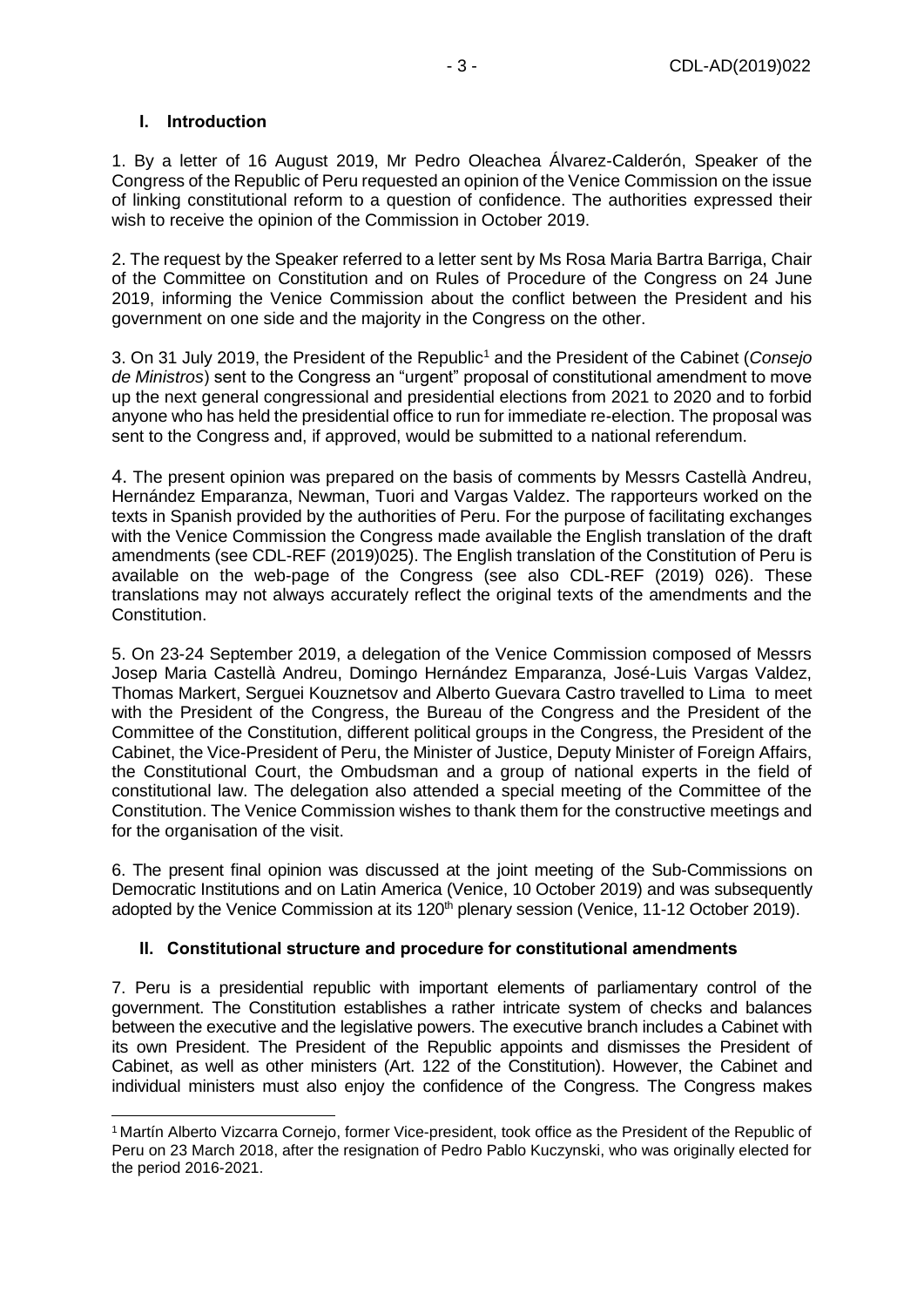effective the political responsibility of the Cabinet or of each Minister individually through a motion of censure and the refusal of a question of confidence (Art. 132 of the Constitution). On the other hand, the President has the possibility to dissolve the Congress in the case of two censures or denial of confidence to the Cabinet (Art. 134 para. 1 of the Constitution). These latter features are characteristic of a parliamentary system.

8. The Congress of Peru is unicameral, consisting of a single chamber made up of 130 members. Those members are national representatives who are not responsible to any other body or authority for the votes they cast or the opinions they express. The imperative mandate is explicitly prohibited (Art. 93).

9. The Congress has the legislative and deliberative functions of passing laws (legislative bills) and resolutions, including the amendment or repeal of existing laws; and generally, ensuring the respect of the Constitution and the laws (Art. 102). Of particular note is that the Constitution provides that bills sent by the executive branch and indicated as urgent shall have priority in the Congress (Art. 105).

10. With respect to the executive branch, the President of the Republic fulfils the role of the Head of State and is elected by direct suffrage, for a term of office of five years with no right to immediate re-election (Articles 110-112). Amongst the duties of the President is to observe and enforce the Constitution (Art. 118).

11. Article 206 of the Constitution of Peru lays down the procedure for constitutional amendments. Constitutional changes must be adopted by the Congress through an absolute majority of the legal number of its members and ratified by a referendum. The referendum is not required when more than two-thirds of the legal number of Congress members approve the reform in two successive regular sessions of the legislature. The right to initiate a constitutional reform belongs to, inter alia, the President of the Republic with the approval of the Cabinet. Thus, initiating constitutional reforms lies in the remit of the Cabinet – although only in the form of consenting to the President's initiative – and the adoption of such reforms lies in the remit of the Congress – although, as rule, ratification in a referendum is still required. The President may not veto constitutional amendments adopted by Congress.

### <span id="page-3-0"></span>**III. Background**

12. On 28 July 2018 President Martin Vizcarra proposed a series of constitutional amendments concerning in particular the judiciary and the legislative power. The Congress attempted to block these reforms by delaying their approval and the organization of the constitutional referendum. Due to these actions by the majority of Congress, the President presented a question of confidence threatening to dissolve the Congress<sup>2</sup>. As a result, the Congress approved the constitutional reforms on 18 September 2018. The first reform transformed the National Council of the Magistracy into the National Board of Justice. The appointment of its members changed: new members would be chosen by a special commission headed by the Ombudsman (Defensor del pueblo), the Comptroller General, the president of the Constitutional Tribunal, the president of the judicial branch and the Attorney General through a public competition. The second reform approved by the Congress was an amendment to Article 35 of the Constitution regulating political party finances, introducing audits and penalties for illegal donations. The third proposal approved introduced a term limit of one consecutive term for members of Congress while the fourth and final proposal included making Congress a bicameral legislature with 130 deputies and 50

<sup>-</sup><sup>2</sup> According to Art. 134(1), the President of the Republic has the power to dissolve Congress if it has censured or denied its confidence to two Cabinets. The current legislature has already rejected a question of confidence of the Cabinet in 2017 over an issue of a reform of education.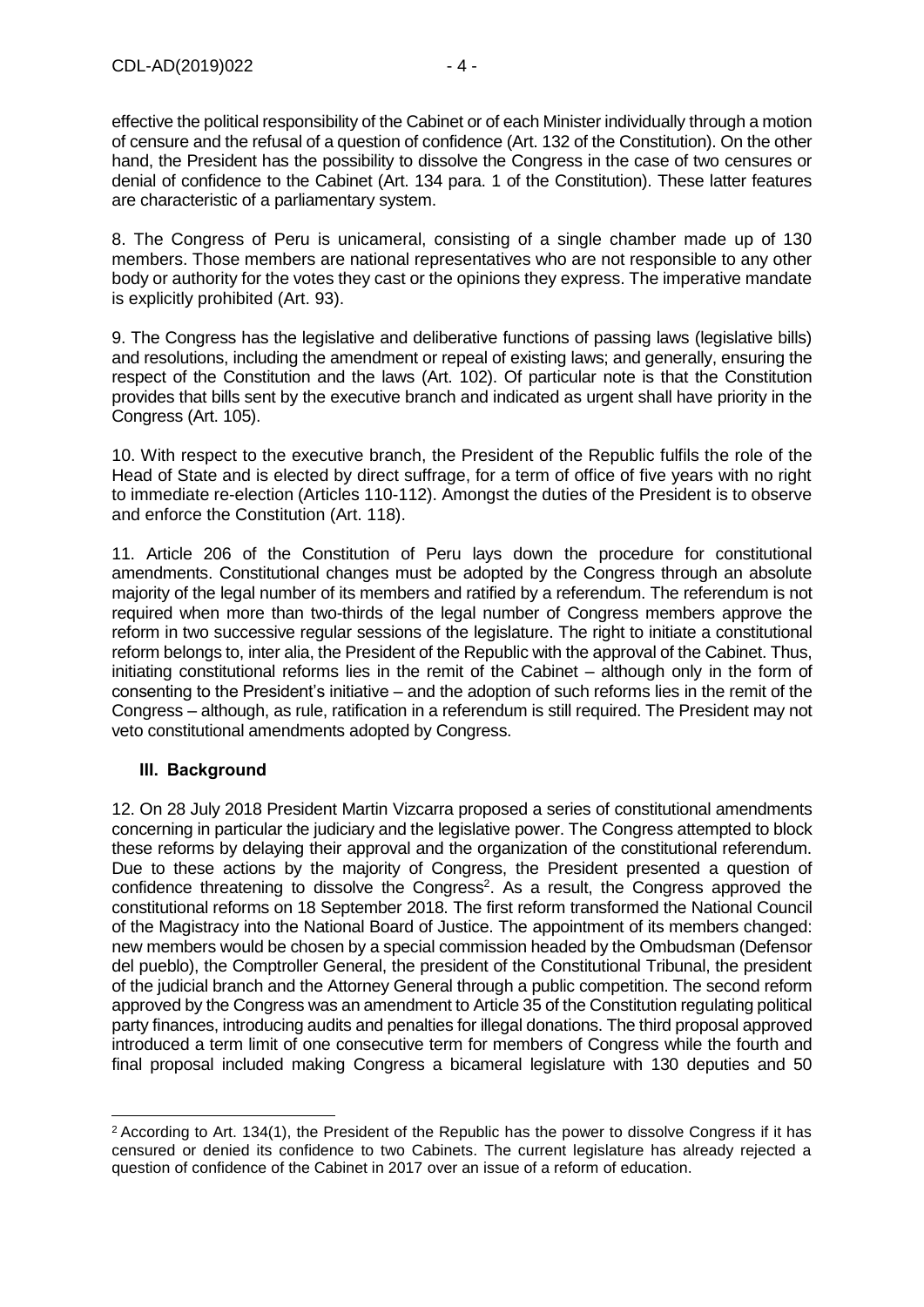senators. These four issues were submitted to the constitutional referendum on 9 December 2018. The voters approved the first three proposals and rejected the last one.

13. In spring 2019 President Vizcarra asked the Congress to approve a new set of political reforms which included two constitutional reforms: limitation of the right to run for a public office of persons convicted for an intentional crime that incurs a prison sentence of more than four years; primary elections within political parties open to the general public, mandatory, and supervised by the electoral bodies; criminalising undue party financing, or forgery of information on contributions, revenues and expenditures of political parties; new requirements for the registration of political parties; eliminating preferential voting and establishing the mandatory nature of gender alternation in the drawing up of the parliamentary lists; as well as giving the power to lift parliamentary immunity to the judiciary. Since the Congress had not dealt with these proposals as a matter of priority, the President of the Cabinet Mr S. del Solar Labarthe informed Congress that, if MPs failed to approve these proposals, his government would raise the question of confidence. As set out above, since this would have been the second time the Congress refused confidence to a Cabinet during the current legislature, according to the Constitution this would have given the Head of State a possibility to dissolve Congress. In July the reform proposed by the President was approved by the Congress.

14. In his address to the nation on 28 July 2019, the President of the Republic announced new constitutional amendments in order to hold both Presidential and Parliamentary elections in 2020 instead of 2021<sup>3</sup> and to forbid anyone who has held the presidential office to run for immediate re-election, even if this person assumed the presidential office not immediately following the elections but only subsequently during the term of office. A bill to this effect was sent to the Congress on 31 July. In his request for the opinion of the Venice Commission, the Speaker of the Congress expressed his preoccupation with "*the possibility of the Executive branch using, once again, a question of confidence to force a vote in favour of this reform*". Most MPs share these concerns and are opposed to this new reform. Some of the minority parties in the Congress support the proposals of the executive. Thus, the chairpersons of five of the twelve political groups (*bancadas*) of the Congress sent a letter to the President of the Venice Commission, defending the constitutionality of the action of the executive branch. On the other hand, when the delegation of the Venice Commission attended the meeting of the Committee on the Constitution and the rules of Procedure of the Congress, it was apparent that a clear majority of its members opposed the amendments.

15. In his meeting with the delegation of the Venice Commission on 23 September, the President of the Cabinet informed the delegation that the executive did not intend to propose a question of confidence linked to the constitutional amendments. However, he also stated that the President would have to decide on how to react if Congress did not adopt the amendments.

16. On 26 September 2019 the Committee of the Constitution of the Congress shelved the proposal of constitutional amendments. The President of the Cabinet introduced an amendment to the Law on Constitutional Tribunal concerning the procedure of selection of its judges while the MPs were electing new members of the Tribunal linked to a question of confidence. On 30 September Mr Vizcarra dissolved the Congress arguing that the election of judges according to the unchanged rules amounted to a refusal of confidence in the Cabinet. Thus, the decision to dissolve the Congress was triggered not by the refusal to approve the constitutional amendment but by the election of Constitutional Tribunal judges by the Congress.

-

<sup>&</sup>lt;sup>3</sup> The current President and Vice-president are supposed to end their mandate on 28 July 2021, and the members of the Congress on 26 July 2021. According to the constitutional amendment proposal, anticipated general elections should take place on April 19th, 2020.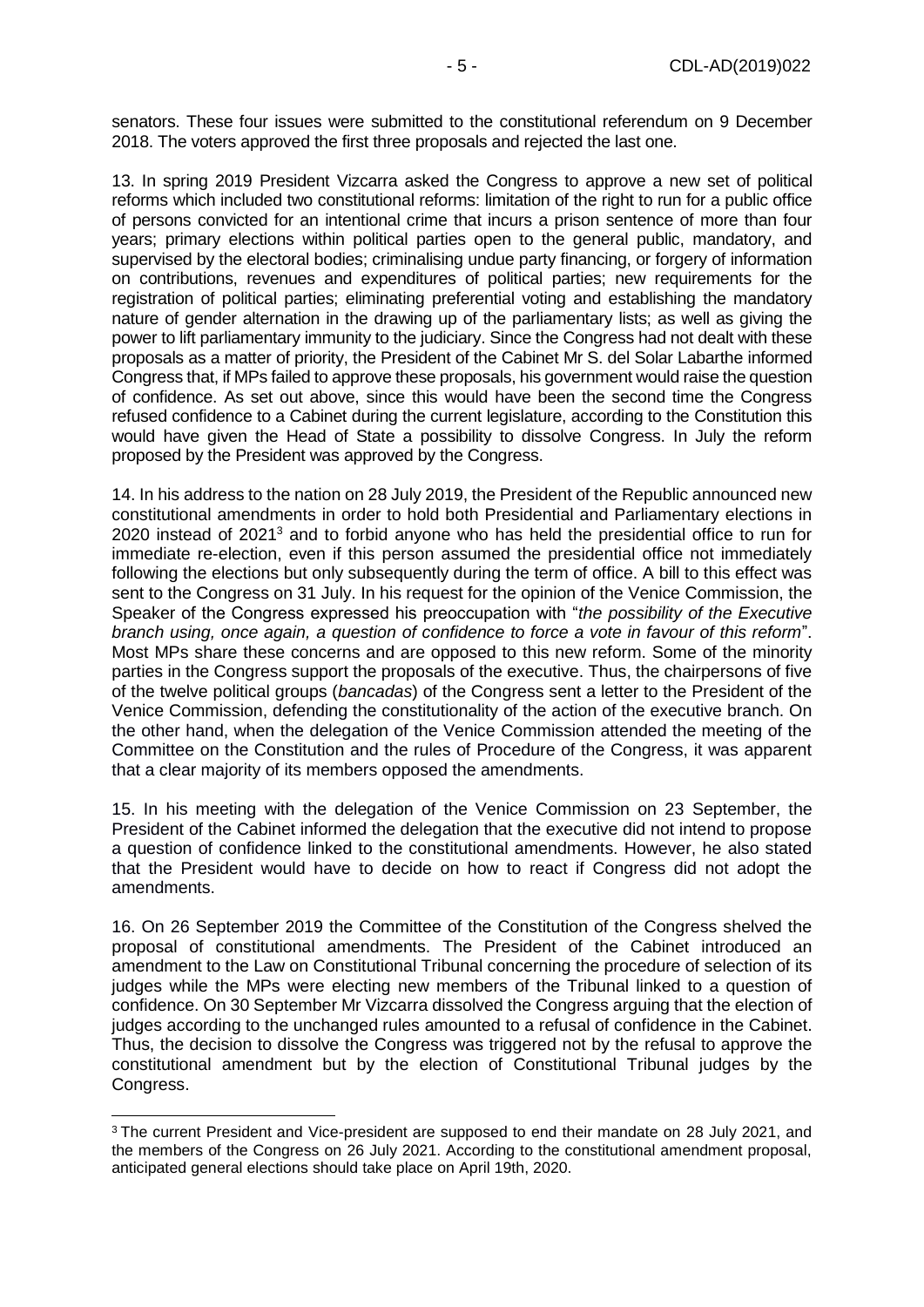-

17. Considerations of the political context in Peru are put aside in the present opinion. However, it is important to remember that the current constitutional amendment proposal has been part of a wider package of political reforms (constitutional and legal) promoted by the President of the Republic Martín Alberto Vizcarra Cornejo as a tool for a political renewal of the country in a moment when public institutions, including the Congress, are strongly criticised and challenged by the public opinion in Peru. The executive insists that the constitutional amendment under consideration establish an exceptional rule for the next presidential and parliamentary elections and do not represent a new general power of dissolution of the Congress by the President. Some representatives of the majority of the Congress stated that the President could use the referendum for introducing two separate questions (it is the executive that may draft the questions) on the dissolution of Congress and the term of the President, being the latter presumably legitimated by the electorate.

18. The purpose of the draft opinion is not to provide a full analysis and assess the constitutionality of the proposed amendments and procedures. This is the task of the Constitutional Tribunal of Peru. Following its usual practice, the Venice Commission examines the issue submitted by national authorities, in the present case the linking of constitutional amendments to the question of confidence, on the basis of its experience in comparative constitutional law and constitutional theory as well as its previous opinions and reports issued on similar cases.

19. It is also important to note that the constitutional amendment project argues that expedited general elections are an "*optimal mechanism to overcome the current political crisis*" where there is "notable difficulty to find consensus between the Executive and the Legislature, to the detriment of the citizenry". If the amendment was approved by both the Congress and the referendum, the general elections would take place on April 19th, 2020, and would encompass the Presidency, the Congress and the representatives of the Andean Parliament.<sup>4</sup> This would put additional pressure on the different State institutions, which will need to adapt the existing legal framework (including some rules changed recently, as it has been said, which are difficult to apply in early elections in 2020) and to organise the vote in a very reduced timeframe. Additionally, in such a reduced timeframe it seems difficult to believe that the current political fragmentation and polarization among political groups could be overcome. In order to achieve the main goal of the reform, which is to overcome the political crisis and regain the confidence of the Peruvian citizens, the electoral process should ensure transparency and be in accordance with international standards and best practices.

<sup>4</sup> The Andean Parliament is a regional international body comprised of representatives of the member States of the Andean Community: Bolivia, Chile, Colombia, Ecuador and Peru. Its mission is to "support the governments of the member States in the harmonization of national legislation, as well as in the regionalization of public policies and successful government practices that may contribute to enhancing the quality of life and well-being of the Andean population". Free translation. See https://parlamentoandino.org/. According to the amendment proposal, the "inclusion of Andean Parliament in the [general] elections to be held in April of 2020 is in response to the need to hold one general election […] in a single date", and to comply with the obligations set forth by the Law No. 28360, Law on the Elections of Representatives to the Andean Parliament, regarding that "*the representatives shall be elected directly by the Peruvian people on the occasion of the other elections*".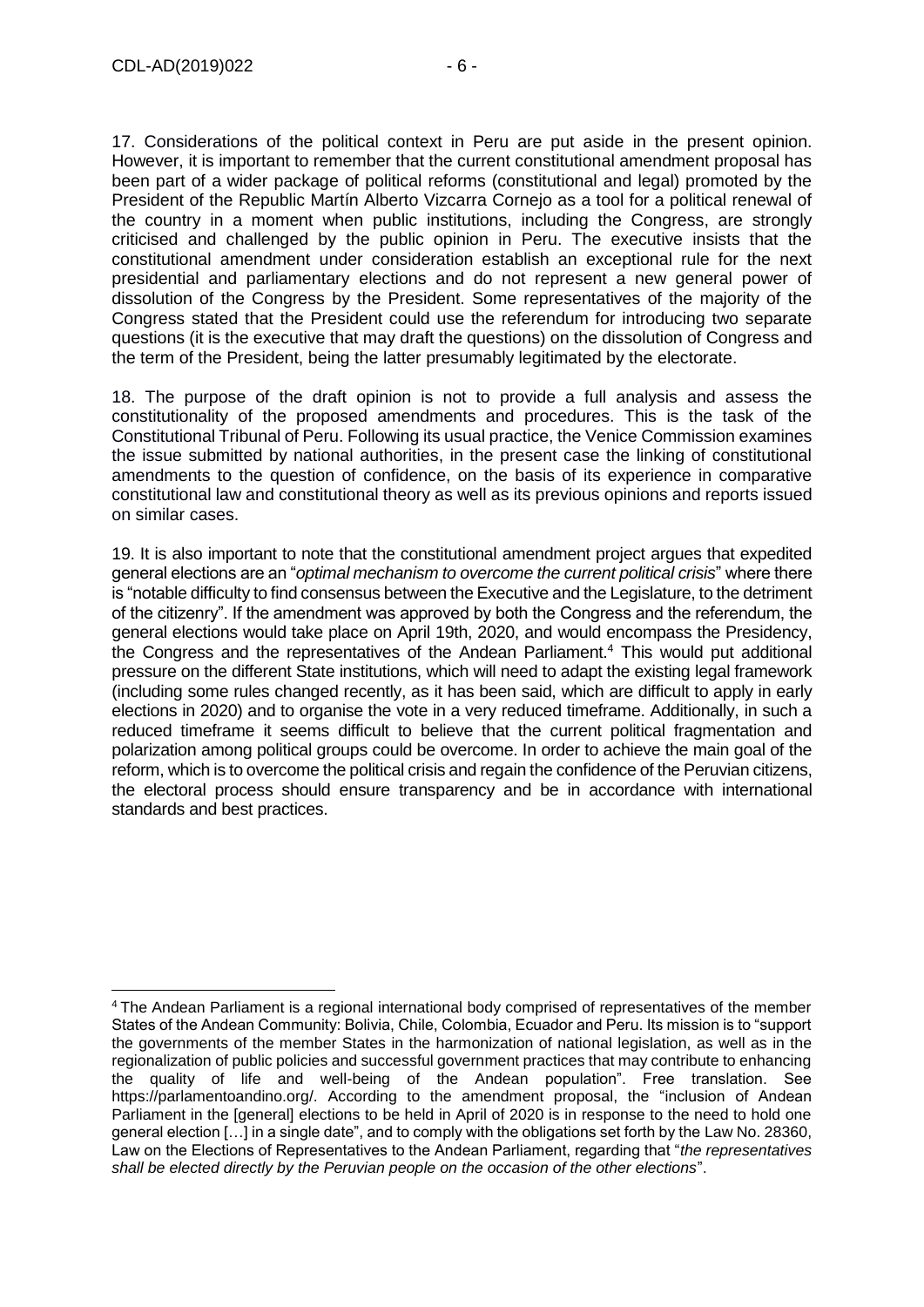#### <span id="page-6-0"></span>**IV. Considerations related to linking the question of confidence to constitutional amendments under the Peruvian Constitution due to the possibility of then dissolving Congress**

#### *The question of confidence in Peru*

-

20. According to Art. 130 para.1 of the Constitution of 1993, within thirty days of having assumed his functions, the President of the Cabinet and the other ministers shall attend the Congress to present and discuss the general policy of the government and the main measures required for its implementation, asking for a vote of confidence. Subsequently, on one hand, a quarter of the members of Congress can introduce a motion of no confidence against the Cabinet or individual ministers. Its approval requires the vote of over half the legal number of members of Congress (Art. 132 para. 2). On the other hand, the President of the Cabinet may introduce before the Congress a question of confidence on behalf of the Cabinet (Art. 133). In addition, an individual minister can also turn the approval of a ministerial initiative into an issue of confidence. This becomes clear from Art. 132 para. 5, according to which "defeat of a ministerial initiative does not force the minister to resign, unless its approval was made a question of confidence"<sup>5</sup>.

21. A total cabinet crisis occurs if the confidence requested by the President of the Cabinet is rejected or if the President of the Cabinet is censured upon a motion of no confidence introduced in the Congress or resigns or is removed by the President of the Republic (Art. 133). Then, the Cabinet resigns, and the President of the Republic should accept this resignation in the next 72 hours (Article 86 "e" and "b" of the Rules of the Congress). The President possesses a countermeasure against denial by Congress of confidence in the Cabinet. According to Art. 134 para. 1, the President of the Republic has the power to dissolve Congress if it has censured or denied its confidence to two Cabinets.

22. In 2018 the Constitutional Tribunal declared that in Peru a question of confidence can be linked to the adoption of a law $<sup>6</sup>$  and deemed unconstitutional the substantive restrictions on the</sup> use of the power to introduce the question of confidence which were included in the rules of the Congress.

23. There are various models of question of confidence in comparative constitutional law. In the Italian and French model, the question is directed against the government programme or a statement of general policy, and, with some limitations, against a legislative bill.<sup>7</sup> In both countries the use of the question of confidence in respect of constitutional amendments is not possible. In the Spanish model, the question is directed to the President of the Government's "*programme or to a statement of general policy*" (Art. 112 Spanish Constitution) and cannot be applied in relation to a legislative initiative. After the Constitutional Court decision of 2018,

<sup>5</sup> Article 86 « c » of the Rules of the Congress provide that "The question of confidence is only raised by ministerial initiative and in session of the Plenary of the Congress. The President of the Council of Ministers may present it on behalf of the Council as a whole or any of the ministers. It will be debated in the same session that is raised or in the next one."

<sup>6</sup> The Constitutional Tribunal of Perú, in the paragraphs 75 and 76 of the ruling 0006-2018-P1/TC stated that "… *the motion of confidence proposed by the Ministers is openly established by the Constitution, in order to grant the Executive Branch a broad set of possibilities to pursue political support in the Congress for its policies*". However, the ruling is not clear as to the full reach of the question of confidence as stated in article 133 of the Constitution.

<sup>7</sup> Article 49 paragraph 2 of the French Constitution contemplates the use of this instrument "The Prime Minister may, after deliberation by the Council of Ministers, make the passing of a Finance Bill or Social Security Financing Bill an issue of a vote of confidence before the National Assembly. In that event, the Bill shall be considered passed unless a resolution of no-confidence, tabled within the subsequent twenty-four hours, is carried as provided for in the foregoing paragraph. In addition, the Prime Minister may use the said procedure for one other Government or Private Members' Bill per session. "See also Article 94.4 of the Constitution of Italy.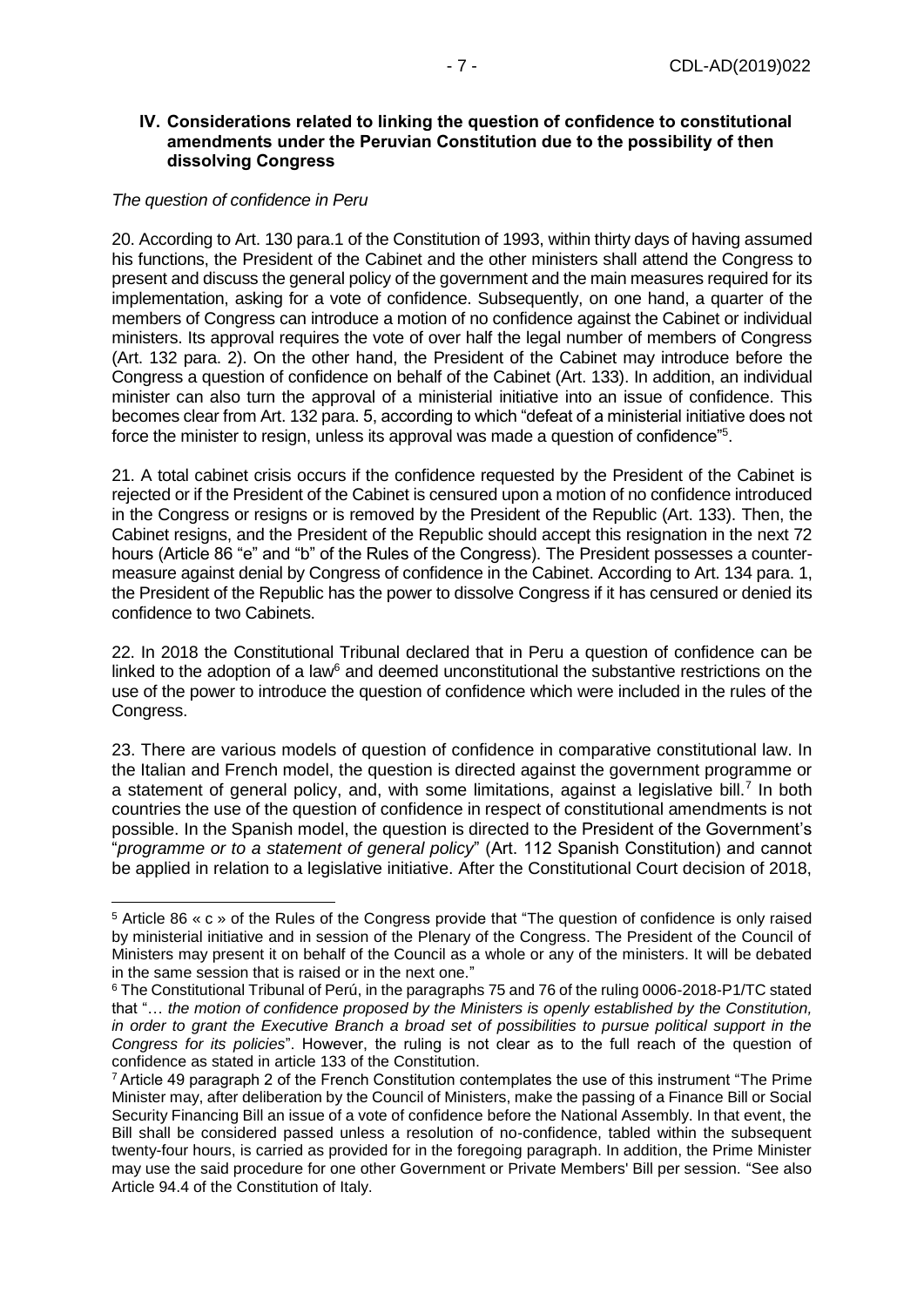Peru assimilates the question of confidence to the French or Italian model, instead of the Spanish one, that had inspired the wording of the rules of the Congress declared unconstitutional.

#### *Arguments in favour of linking constitutional amendments to a question of confidence*

24. The wording of Art. 133 on the question of confidence is quite general and seems to leave open to which issue the Cabinet - through its President – may connect the vote of confidence. One can defend the interpretation that corresponding to the provision in Art. 132 para. 5, concerning the confidence of an individual minister, introduction of a question of confidence on behalf of the Cabinet as a whole must be linked to the approval of an initiative by the executive branch. If such an interpretation is adopted, it can be argued that it must lie within the competence of the executive branch to take such an initiative and within the competence of Congress to approve it. This would not preclude linking constitutional amendments to the vote of noconfidence since according to Art. 206 of the Constitution the President with the approval of the Cabinet may initiate constitutional amendments. Initiating constitutional reforms involves the Cabinet not only in the form of consenting to the President's initiative but also in using any constitutional instruments necessary for its successful adoption and implementation. In 2018 and 2019 the Cabinet used the question of confidence to speed up the adoption of constitutional and legislative reforms.

25. In addition, the interpretation which presupposes that the question of confidence must be linked to the approval by Congress of a particular initiative is not the only one. Another possible interpretation is that, given the broad terms in which Article 133 of the Constitution of Peru is drafted, the President of Cabinet can introduce the question for whatever reason he or she considers relevant, corresponding to the power of the Congress to introduce and approve a motion of no confidence for any reason it regards as pertinent.

26. It can be argued that the frequency with which the President of Cabinet introduces a question of confidence on behalf of the Cabinet, may add to political instability in the country. However, this does not make such recourse to a procedure expressly established by the Constitution unconstitutional.

27.While the Constitutional Tribunal in its decision of 2018 did not expressly pronounce on the possibility of linking the vote to a constitutional reform, it defended as a general approach a broad interpretation of the scope of the procedure.

### *Arguments against*

-

28. Article 206 of the Constitution of Peru clearly establishes that every constitutional reform should be passed by the Congress. Amendments must be adopted by Congress through an absolute majority of the legal number of its members and ratified by a referendum. It can be argued that any attempt to put pressure on the Congress in the process of consideration of constitutional amendments would amount to limitation of its attributions as a holder of "a derived constituent power".<sup>8</sup> The constitutional reform power is not the same as the legislative power. The law on constitutional amendment is different in substance from ordinary laws. For this reason, the procedures of their approval are different. For the constitutional amendment, "*the function [of the Parliament] as constitutional legislator is almost always subject to special procedures and requirements*".<sup>9</sup> The admission of a question of confidence for draft laws

<sup>&</sup>lt;sup>8</sup> Some Peruvian scholars advance an argument that the original constituent power, the Constituent Assembly which adopted the 1993 Constitution, granted the derived constituent power to the Congress, awarding it a unique and exclusive faculty to pass constitutional reforms.

<sup>9</sup> Report on Constitutional Amendment CDL-AD(2010)001, para. 35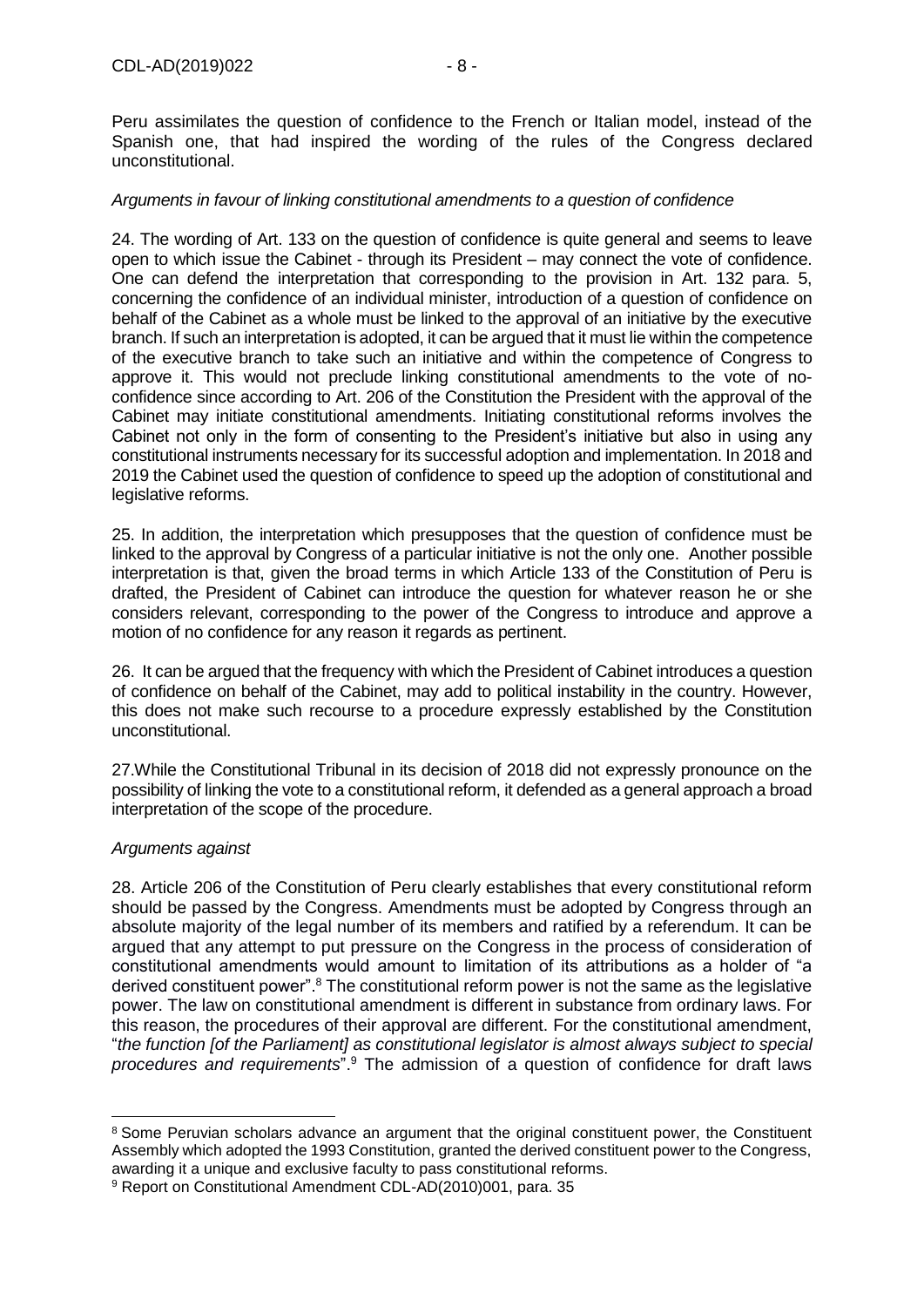doesn't mean that the same rules should be automatically applicable to a constitutional amendment.

29. Even if the President has the power to propose constitutional amendments (with the approval of the Cabinet), "a law concerning constitutional reform shall not be objected by the President of the Republic" (Art. 206). This norm is different from the rule applied to ordinary laws (including organic laws) as it appears in Art. 106 of the Constitution - the President can make "observations" in relation to a law or part of the law passed by the Congress, i.e. he or she has a suspensive veto. The effect of such power is the requirement of an overall majority (half plus one) of the members of the Congress for the definitive approval of the law and its promulgation by the President (Art. 109 of the Constitution). The procedure for the approval of a law on constitutional amendment has another particularity compared to the ordinary legislative procedure - it is forbidden in this case to delegate legislation to the Government (Art. 76 "d" of the Rules of the Congress (RC). This is an additional limitation on the intervention of the Executive which leaves solely to the Congress the discussion of the constitutional amendments. But what happens with other possible interventions of the President not expressly regulated or forbidden by Art. 206 of the Constitution? There are arguments in favour of using a restrictive criterion.

30. Constitutional amendments are particularly sensitive since they may affect the balance of powers between the executive and the legislature. Linking constitutional amendments to a question of confidence could give to a President the possibility of exercising pressure on the Congress to alter the balance of powers in his or her favour. In its decision on the vote of confidence the Constitutional Tribunal referred to the principle of the balance of powers when interpreting the scope of the vote of confidence. There seem to exist certain substantive limitations to constitutional reform in Peru. For the Constitutional Tribunal and most legal scholars, the presidential form of government in itself is one of such limits. It is not a rare case in comparative law. As has been recognised by the Venice Commission, this is a common limitation in cases where an entrenched clause does exist. But the concrete scope of these substantive limitations does not seem clearly defined. Even if the principle of the separation of powers is an unamendable provision in some countries, "*it is true that the principle of "division of powers" is not immovable; exact limits of the presidential power vis-à-vis parliament cannot be defined once and for all*."<sup>10</sup>

31. The purpose of a question of confidence presented by a government is usually to enable the government to carry out its programme without any impediment. By contrast, constitutional amendments are more far-reaching and go beyond an ordinary government programme. This is the reason why in other countries it is not possible to link the question of confidence to constitutional amendments (see below) and the reason why some Peruvian constitutional lawyers consider this link inadmissible taking into account also the paragraph 75 of the 2018 decision of the Constitutional Tribunal.<sup>11</sup>

32. The use of the question of confidence puts a strong pressure on the Congress since it has to be voted upon in a very limited timeframe. Too rigid time constraints, notably the parliamentary debate under the threat of a question of confidence, should be avoided for constitutional amendments since they reduce possibilities for achieving a broad consensus among political forces and for involving civil society in the constitutional amendment process. This is more evident when the Cabinet, as happened in the last request of a question of confidence in relation to the political reforms already passed in 2019, required that the approval of such proposals by the Congress should respect the "essence" of the President's initiative, establishing a limitation on the decision-making power of the Congress. The application of such procedure to the discussion

-

<sup>10</sup> Opinion on the draft modifications to the Constitution of Azerbaijan, CDL-AD(2016)029-e, para. 64

<sup>&</sup>lt;sup>11</sup> Ruling of the Constitutional Tribunal 0006-2018-P1/TC.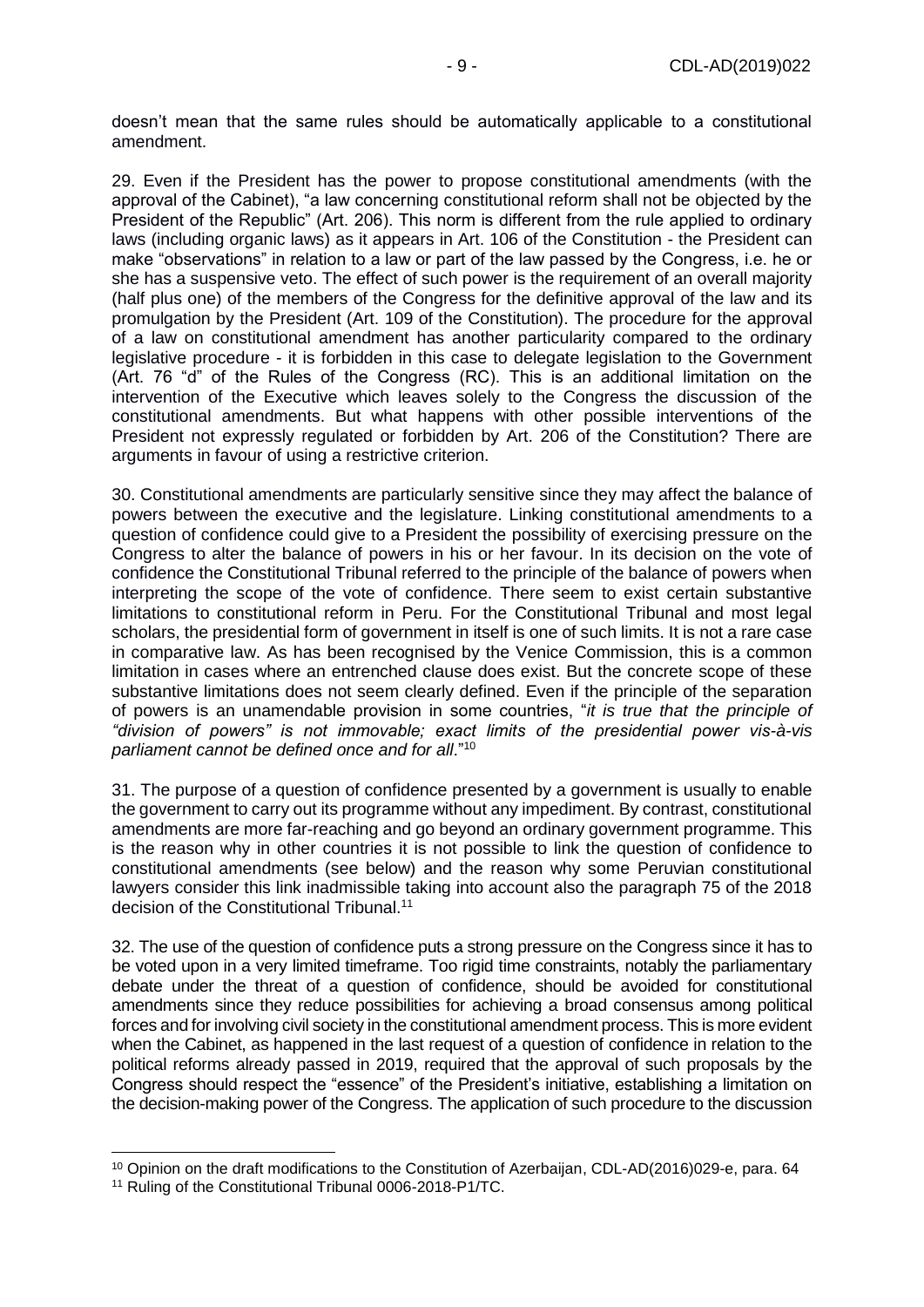of a constitutional amendment seems to be problematic since it reduces the rights of the MPs and of the Congress in general.

33. After the announcement of the proposed constitutional amendment by the President of Peru, both the executive and the Congress requested advice on the matter from several national constitutionalists. The opinions of the national experts were divided, but those who oppose the acceptability of the proposal would seem to prevail.

34. Since the Constitution does not include any express limitations on the power of the executive branch to introduce a question of confidence or to use it in a ministerial initiative, neither as concerns the frequency of exercising this power nor the subject-matter to which it is linked, the issue of whether a constitutional amendment introduced in Congress by the executive could be linked to a question of confidence can only be clarified by a decision of the Constitutional Tribunal of Peru.

### <span id="page-9-0"></span>**V. Elements from the doctrine of the Venice Commission with respect to this issue**

35. The role of the Parliament and of the Head of State (or the government) during the constitutional amendment process has been analysed by the Venice Commission on numerous occasions. The President or the executive, depending on the Constitution, have the right of initiative to propose constitutional reforms. The Venice Commission's *Report on Constitutional Amendment<sup>12</sup>* provides several useful examples on the matter. As far as the executive power is concerned it points out that:

"*The executive may be involved in the constitutional amendment procedure in one way or the other. First, the executive will often share a right of initiative with parliament. Second, it may have the competence to decide between different procedures for amendment (France), or a constitutional amendment must be sanctioned by the head of state before being enacted…*".<sup>13</sup>

36. By contrast, the Venice Commission underlined that the role of the Parliament in the constitutional amendment process is essential:

*"In the great majority of countries, the executive will not have a direct role in the parliamentary constitutional amendment process, though of course representatives from the government may participate in the debate according to ordinary procedures. In a few countries, however, the head of state had been given a formal role, with the competence to make proposals on the draft amendments [Armenia, Turkey, when draft amendments are submitted to the President for promulgation]. In the Netherlands, the government generally plays a primary role in the legislative process; thus, in general, it is the government that introduces the proposal to change the Constitution."<sup>14</sup>*

37. The Venice Commission came to the conclusion: "*that the national parliament is the most appropriate arena for constitutional amendment, in line with a modern idea of democracy.*" 15

38. If constitutional amendments are adopted at the constitutional referendum proposed by the executive, the referendum should not be used as a tool to bypass the legislators or force parliaments to adopt constitutional amendments quickly. Referendums gain legitimacy when

-

<sup>12</sup> CDL-AD (2010)001.

<sup>13</sup> Idem. para. 181.

 $14$  Idem, para. 45.

<sup>15</sup> Idem para. 183.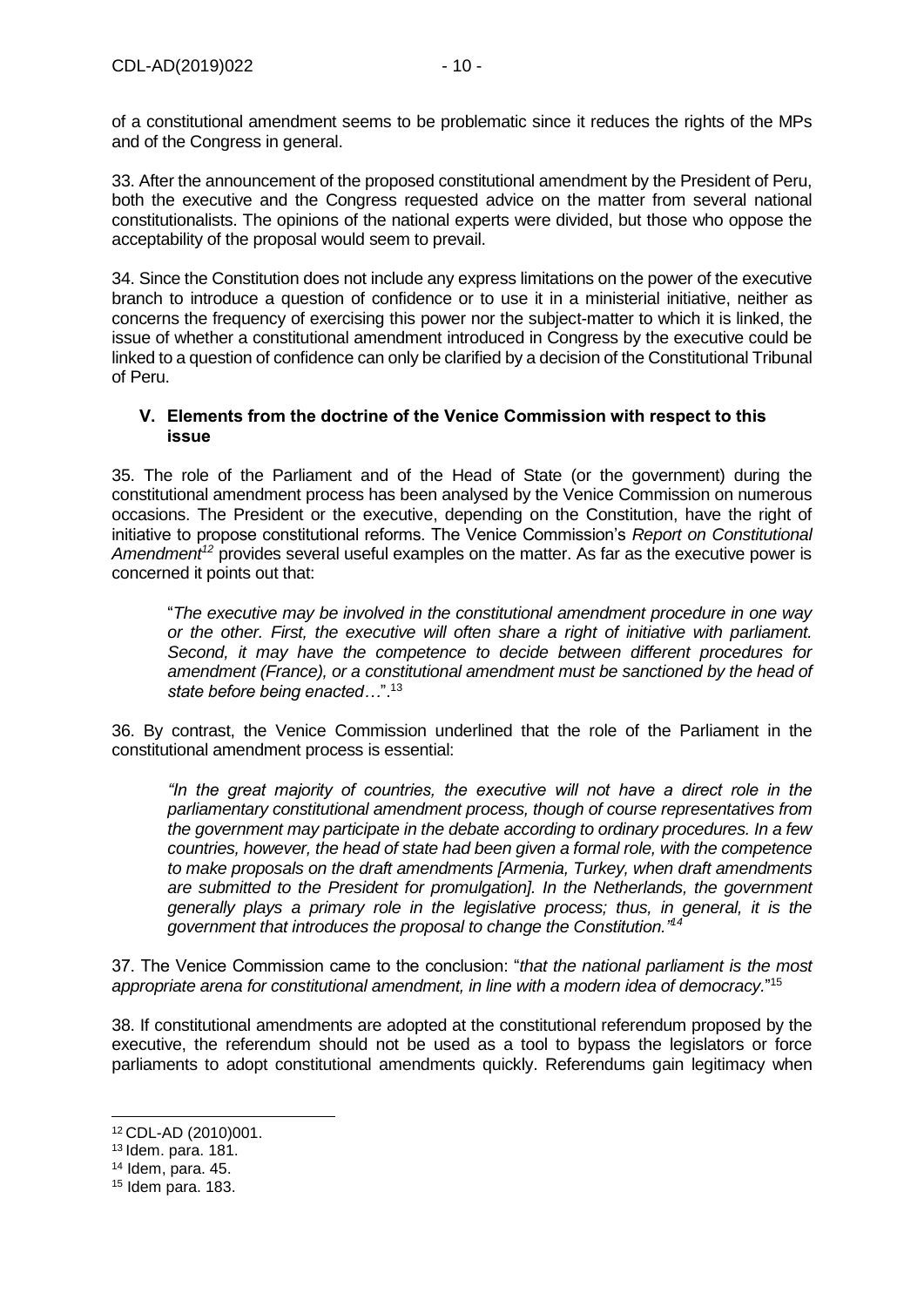carried out within a reasonable time frame<sup>16</sup>. As follows from the Code of Good Practice on Referendums, "*the circumstances of the referendum must guarantee the freedom of voters to form an opinion. This requires inter alia that the question put to the referendum is formulated clearly, that sufficient information is given to the voters, and that enough time is left for public debate*".<sup>17</sup>

39. Each constitutional amendment process is different, hence international standards do not provide a concrete time period in which these reforms should ideally be discussed and voted. Nevertheless, strong democratic deliberation requires that the debate within the legislative branch and the public arena are not constrained in advance by a fixed timetable or by restrictions to the amendment power of the members of the Parliament (or Congress) imposed by the executive or President.

40. The Venice Commission calls for an amendment procedure "applied in an open, transparent and democratic way."<sup>18</sup> For this "...*properly conducted amendment procedures, allowing time for public and institutional debate, may contribute significantly to the legitimacy and sense of ownership of the constitution and to the development and consolidation of democratic constitutional traditions over time. In contrast, if the rules and procedures on constitutional change are open to interpretation and controversy, or if they are applied too hastily or without democratic discourse, then this may undermine political stability and, ultimately, the legitimacy of the constitution itself. In this sense, the Commission has repeatedly stressed that a duly, open, informed and timely involvement of all political forces and civil society in the process of reform can strongly contribute to achieving consensus and securing the success of the constitutional revision even if this inevitably takes time and effort.*" 19

41. As a conclusion, the Venice Commission favours constitutional amendment procedures characterised by the search of a broad consensus in parliament (or similar legislative bodies) among different political forces and the involvement of civil society in the process. In addition, on several occasions the Commission stressed that "*transparency, openness and inclusiveness, adequate time frame and conditions allowing pluralism of views and proper debate of controversial issues, are key requirements of a democratic Constitution-making process*" <sup>20</sup>. In consequence "*Too rigid time constraints should be avoided and the calendar of the adoption of the new Constitution should follow the progress made in its debate*" 21 .

42. It should also be mentioned that normally in presidential systems the term of the legislative power is fixed, and Presidents do not have powers to dissolve a Congress. The Venice Commission noted that "*in purely presidential republics, the power to dissolve the legislature is quite rare, as it would undermine the principle of the separation of powers as classically understood*" <sup>22</sup>. Ecuador is an exception (Art. 148 of the Constitution), as is Peru.

### <span id="page-10-0"></span>**VI. Conclusions**

43. The Peruvian Constitution does not set forth any explicit limitations with respect to the issues which may be linked to a question of confidence. It will be up to the Constitutional Tribunal to decide whether proposals for constitutional amendments may be linked to a

<sup>-</sup><sup>16</sup> Venice Commission, Guidelines for constitutional referendums at national level, CDL-INF (2001)10, p. 2.

<sup>&</sup>lt;sup>17</sup> Opinion on the draft modifications to the Constitution of Azerbaijan CDL-AD (2016)029 para. 8.

<sup>18</sup> Idem para. 202.

<sup>19</sup> Idem. Paras 204 and 205.

<sup>&</sup>lt;sup>20</sup> See among others the Opinion on Three Legal Questions Arising in the Process of Drafting the New Constitution of Hungary, CDL-AD (2011)001, para. 18.

<sup>&</sup>lt;sup>21</sup> Opinion on the draft New Constitution of Iceland, CDL-AD (2013)010.

<sup>22</sup> CDL-AD(2017)005-e, para. 84